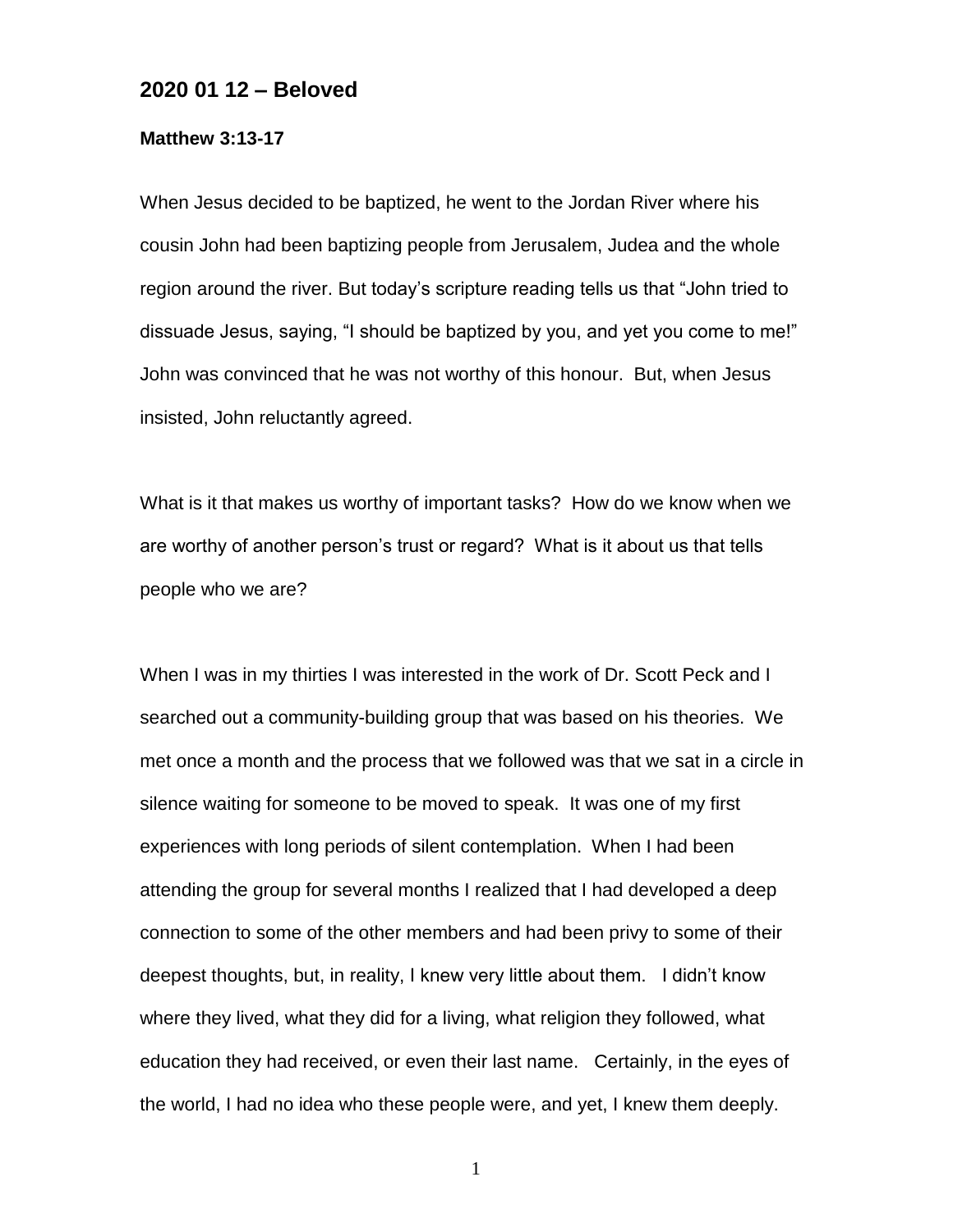So what information do we really need to know about someone, to have a sense of who they are, of their worth in the world? What are the essential characteristics that impact a person's identity? Well, if we believe all the messages in the media around us, the most important parts of our identity would be: our appearance, our job, our car, our house, our golf game, our latest vacation destination, the amount of money we gave to charity, the number of friends we have on Facebook or the number of people who follow us on Twitter.

Every advertisement we see on television or on social media is attempting to define for us who we should be and how we need to change our identity in order to increase our worth in the eyes of those around us. Recently I've even seen an advertisement that says they can tell you, just from your last name, whether or not you are descended from royalty. What is it that keeps us so fascinated with kings and queens, princes and princesses? Why do we even care where Meghan and Harry are going to spend their time? What makes them more worthy of our interest than the transient person who stopped in my office this week looking for financial aid?

The answer is nothing. There is no reason why they are more worthy. According to Henri Nouwen, priest, author, professor, and beloved pastor, the most important identity that we have is our spiritual identity. Henri Nouwen wrote:

Spiritual identity means we are not what we do or what people say about us. And we are not what we have. We are the beloved daughters and sons of God.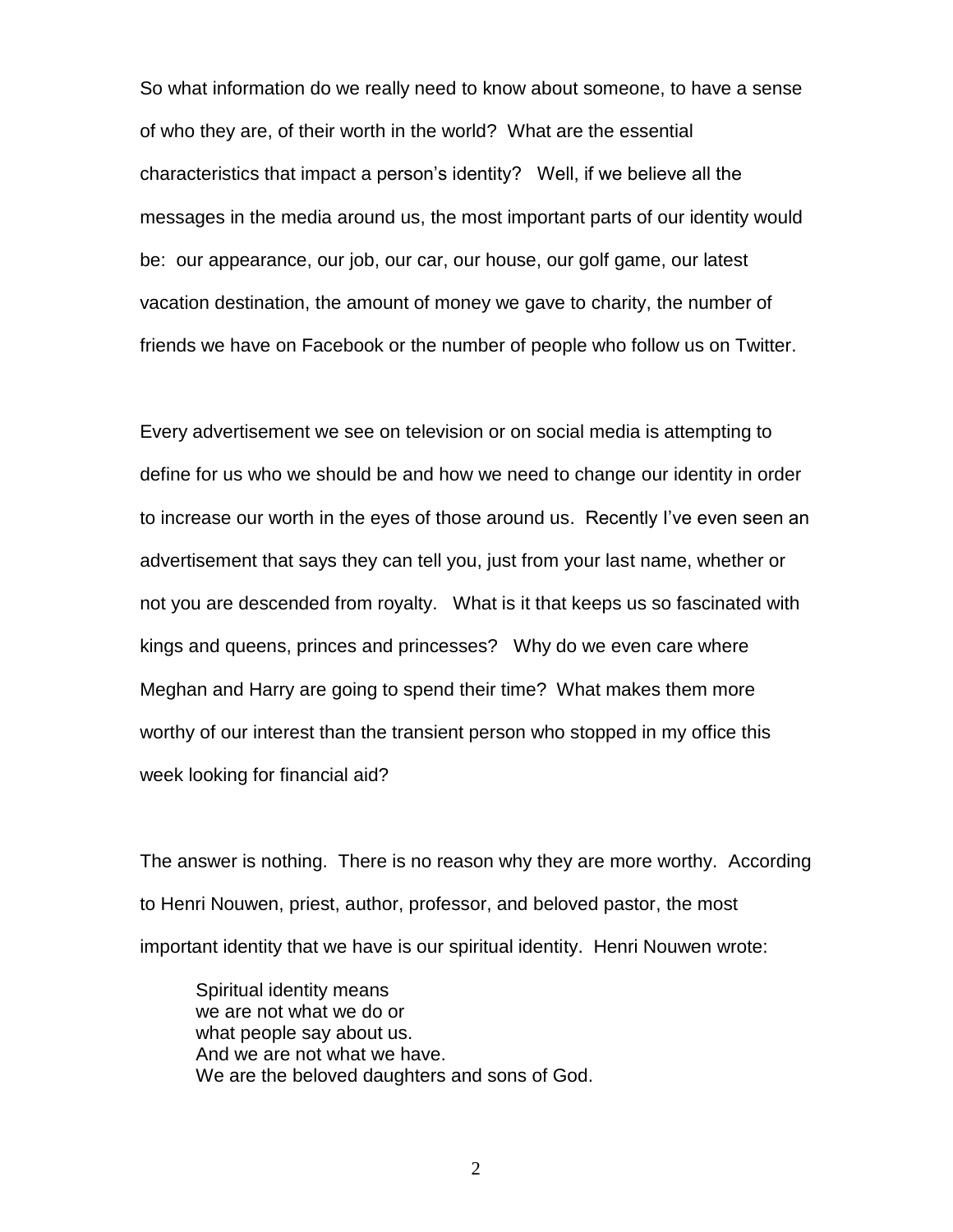We are worthy, we are enough just the way we are, because we are loved. We are worthy and we are loved even if we don't believe it. We are the beloved children of a God that is the Essence of Love, the Holy Mystery, the Ground of our Being.

As soon as Jesus had been baptized by John, he had a vision of the Spirit of God descending as a dove hovering over him. Then a voice from the heavens said, "This is my Own, my Beloved, on whom my favour rests."

That is what love about baptisms. Every time someone is baptized, we are reminded of God's unconditional and everlasting love and forgiveness. Every time we see the water poured into the font and then droplets falling on a person's head, we are given a visual sign of God's invisible grace. Every time the cross is drawn on someone's forehead we remember again that we have been claimed by Christ and that each one of us is God's beloved child. That is our identity. It is the only identity that truly gives us worth.

Do we need to be baptized in order to have that identity? NO! We don't suddenly become more special in God's eyes just because someone dunked us in a river or dropped a little bit of water on our head. We don't suddenly have more worth in the universe because someone drew a cross on our foreheads. Baptism is not a magical event… it is a visible sign of an already existing invisible grace.